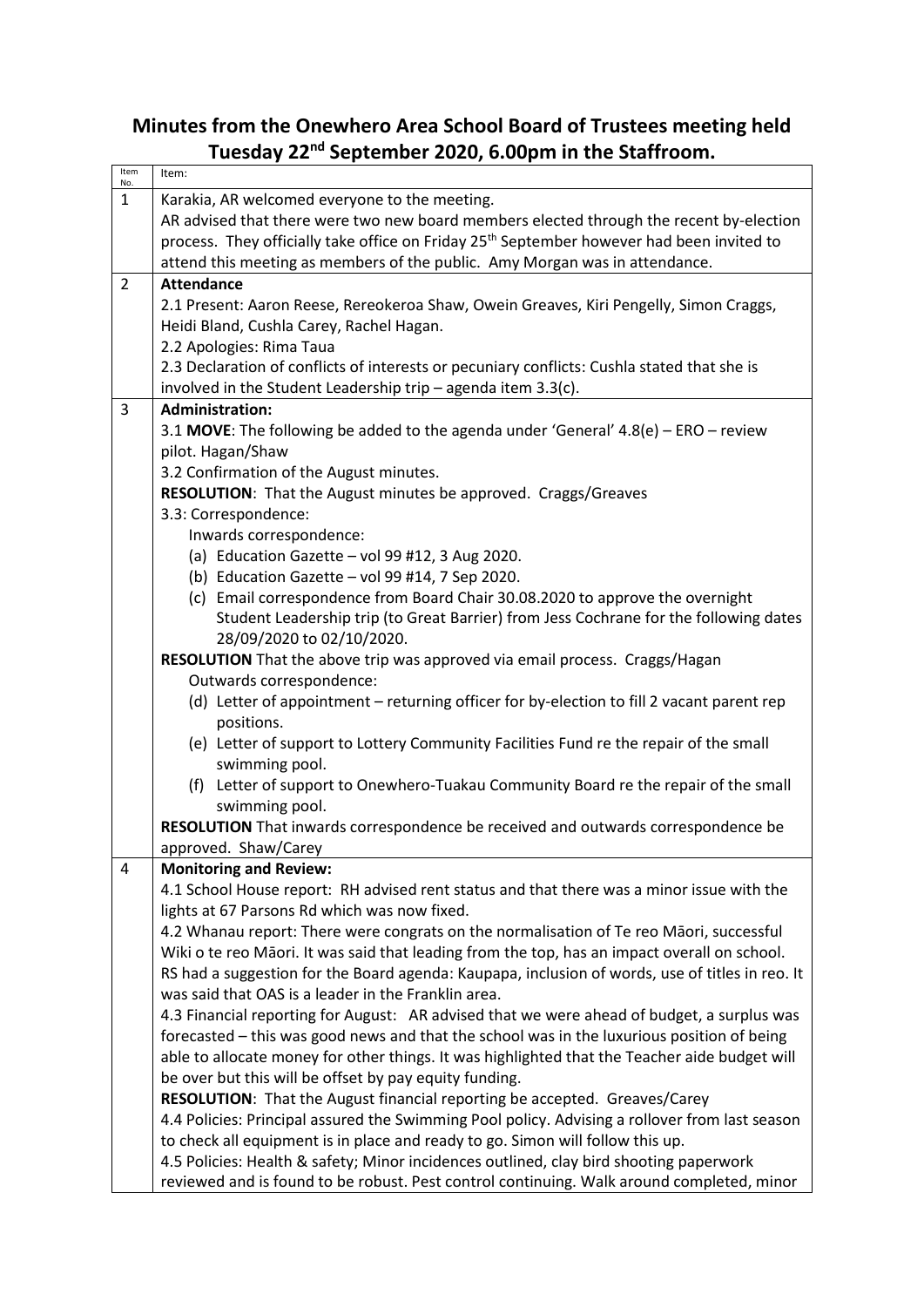issues identified. Tablet installed in reception. Staff email to inform of this. Index at 55%, continual improvement is good and consistent. Rest or report: taken as read. **RESOLUTION**: That the Health & Safety reporting be received. Greaves/Shaw

4.6 Overnight & potentially hazardous activities / trip proposals:

(a) High Ropes Course Trip

**RESOLUTION** That the above trip be approved. Hagan/Reese

- 4.7 Action list from August:
	- (a) SC confirmed that he advertised to staff the ability to use Tablet in Office if they do not have the Safe 365 App on their private devices to register hazards, near misses etc.
	- (b) EOTC documents for Student Leader trip (Great Barrier) from Jess Cochrane had been approved via email and recorded earlier in meeting under agenda item 3.3(c).
	- (c) Proposed Netball tour from Anke Van Dijk did not go ahead and that is why paperwork had not been circulated.
	- (d) The action point regarding Academic reporting (results and focus areas) from school departments is to be moved to a management action point.
	- (e) KP confirmed all agreed amendments to recent policies reviewed had now been updated via school docs.
	- (f) It had been discussed under the H&S section earlier in the meeting (agenda item 4.5) that the H&S committee had worked through and prepared detailed procedures for clay bird shooting.

## 4.8 General

- a) Mid-term election details were discussed and confirmed as: Election date 04/12/2020, Returning officer appointed for this election is Stellest de Villiers, confirmation of 2 x parent rep roles for this election.
- b) School term dates were approved as presented. There was a short discussion regarding ToD tagged to NCEA changes, junior teachers will also attend these teacher only days however will have their own agenda relative to junior school topics.
- c) Out of zone enrolments received through ballot process: 21 applications received to fill the 30 spaces advertised. There was a question raised around the rules / legalities in holding another ballot for the remaining places. SC to look in to.
- d) There was a discussion around the need to astroturf the senior courts and the cost to do the necessary upgrade. The cost for the project elements are: Turf, base patching and 3 year maintenance plan - \$52,560 +GST. Netball fixed ground hoops and post pads - \$2625 +GST.

**RESOLUTION:** The Board agree to allocate \$10K +GST from school funds towards the senior courts turf project. This is to pay for the netball hoops and post pads (\$2,625 +GST) with the balance remaining (\$7,375 +GST) going towards the cost of the turf installation. Reese/Craggs

**RESOLUTION:** That an application be made to NZCT for a grant of \$45,185 +GST to put towards the cost of the installation of astroturf on the senior courts. Hagan/Shaw

**RESOLUTION:** That an application be made to Grassroots for a grant of \$45,185 +GST to put towards the cost of the installation of astroturf on the senior courts. Hagan/Shaw

## **BREAK: 6.42-6.52pm**

e) ERO - review pilot. SC advised that ERO have thrown out the old model - single reviewer partnership model, to help grow self-reviewing process. SC advised that he was not sure of the reporting process at this stage. SC continued that we will be in a position to provide valuable feedback to the process, and that this was a potentially exciting process. That this would allow for a very individual approach depending on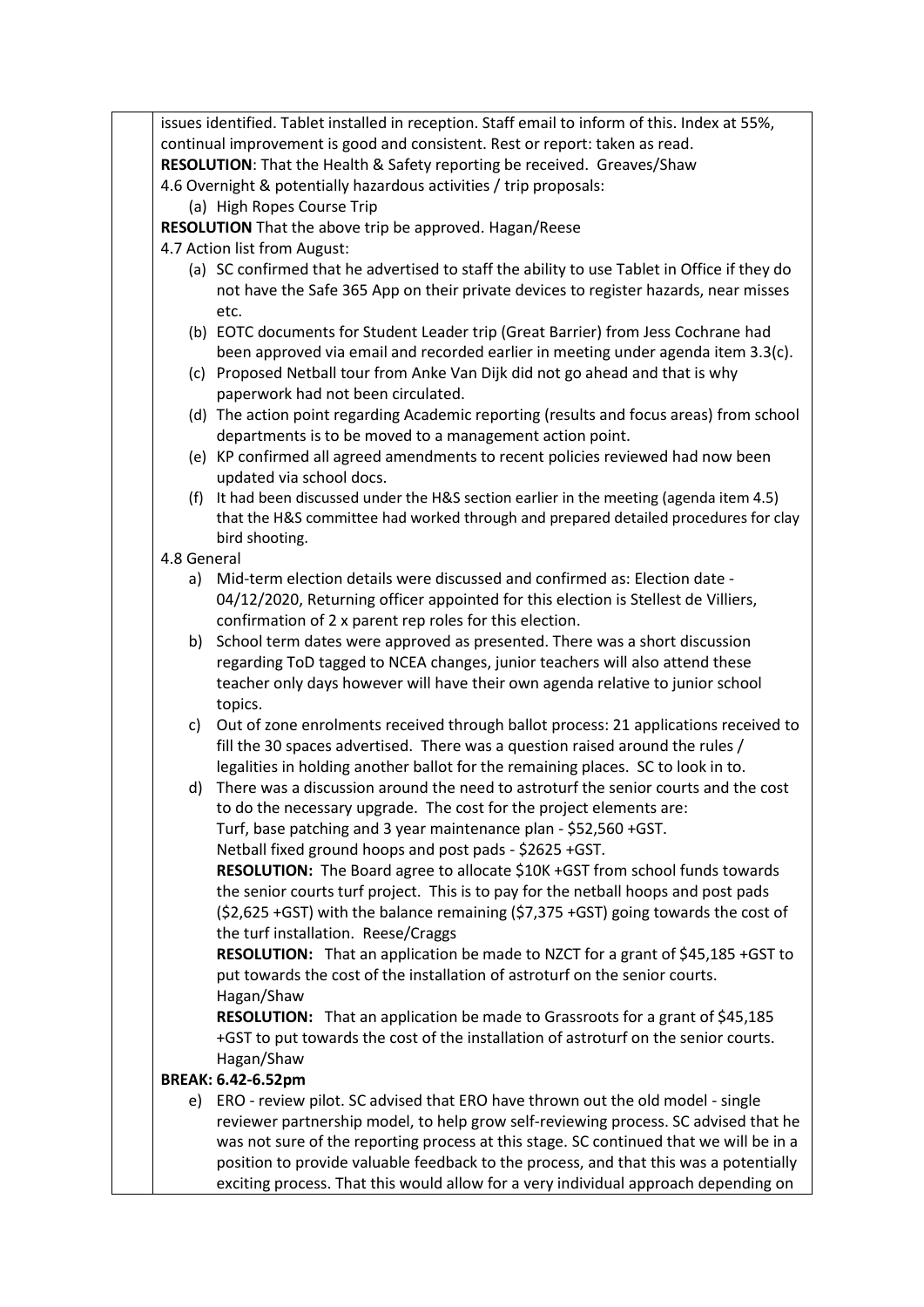|                | the needs of the school. SC advised that there would be no 1-5 yearly cycle. SC                     |
|----------------|-----------------------------------------------------------------------------------------------------|
|                | sought board approval to proceed with the ERO pilot: MOVED: The Board agreed                        |
|                | for SC to proceed. Bland/Greaves                                                                    |
| 5              | <b>Strategic decisions</b>                                                                          |
|                | 6.1 Policies for review:                                                                            |
|                | (a) Child Protection                                                                                |
|                | (b) Classroom Release Time                                                                          |
|                | (c) Timetabling                                                                                     |
|                | All taken as read, no changes identified. There was some discussion around the difference           |
|                | between teacher release and non-contact.                                                            |
| 6              | <b>Strategic discussions</b>                                                                        |
|                | 6.1 Principal's report was tabled. SC highlighted the following from his report:                    |
|                | The Bek Galloway visit, super impressed with progress that has been made. SC                        |
|                | discussed and acknowledged teachers involved.                                                       |
|                | 14 x level 2 students have achieved level 2.<br>٠                                                   |
|                | 5 students have completed level 3, and the same number potentially set to achieve<br>$\bullet$      |
|                | excellence endorsement.                                                                             |
|                | The 20 at-risk students have shown real improvement in behaviour; including one<br>٠                |
|                | displaying some excellent pro-social behaviour.                                                     |
|                | Te wiki o te reo Maori.<br>$\bullet$                                                                |
|                | The Senior course evening was really well attended and well received.<br>$\bullet$                  |
|                | MoA between school and Te Kotahitanga Marae for an option for our students that<br>$\bullet$        |
|                | need to 'give back'. Mainly aimed at our Māori students, but will seek options for                  |
|                | our other students.                                                                                 |
|                | 6.2 Strategic Plan 2021-2023 document.                                                              |
|                | There was a discussion around the proposed plan. Simon advised that he had sought<br>٠              |
|                | feedback from other principals and the board chair.                                                 |
|                | It was said that the Annual plan that feeds down from this Strategic Plan will provide<br>$\bullet$ |
|                | the detailed specifics and measurable targets.                                                      |
|                | 6.3 Wellbeing Survey results and plan, points highlighted were:                                     |
|                | Junior students have overall slighter higher than average happiness and health,                     |
|                | Senior students slightly under, Staff at average.                                                   |
|                | Key issues highlighted: bullying (identified recently), lack of resilience in the seniors.          |
|                | Y9, 11, 12 have lower resilience levels. SC advised that they are looking to how we                 |
|                | can help these cohorts next year.                                                                   |
|                | Five students were red-flagged in process, and have received help and support.<br>٠                 |
|                | Students were aware that this would potentially happen and it has been well<br>received.            |
|                | Staff specific: Most results aligned with averages, some anomalies but no real<br>٠                 |
|                | concerns raised.                                                                                    |
|                | Next steps to put in place: actions for each area to carry out. Resilience building                 |
|                | programme, student focus group, working with counselor etc. to target identified                    |
|                | year groups.                                                                                        |
|                | Urgent response funding for post Covid response. SC advised that \$20K has been<br>٠                |
|                | applied for, currently awaiting a response to the application.                                      |
|                | Next steps for staff: physical challenges, stress management initiatives, explore                   |
|                | ways to improve work satisfaction.                                                                  |
| $\overline{7}$ | In-committee and Personnel - 7.55pm to 8:42pm                                                       |
|                | In accordance with the provisions of Section 48 (1) of the Local Government Information             |
|                | and Meeting Act of 1987, it was moved for reasons of confidentiality that the meeting move          |
|                | into committee to discuss various matters. After discussion it was proposed that the                |